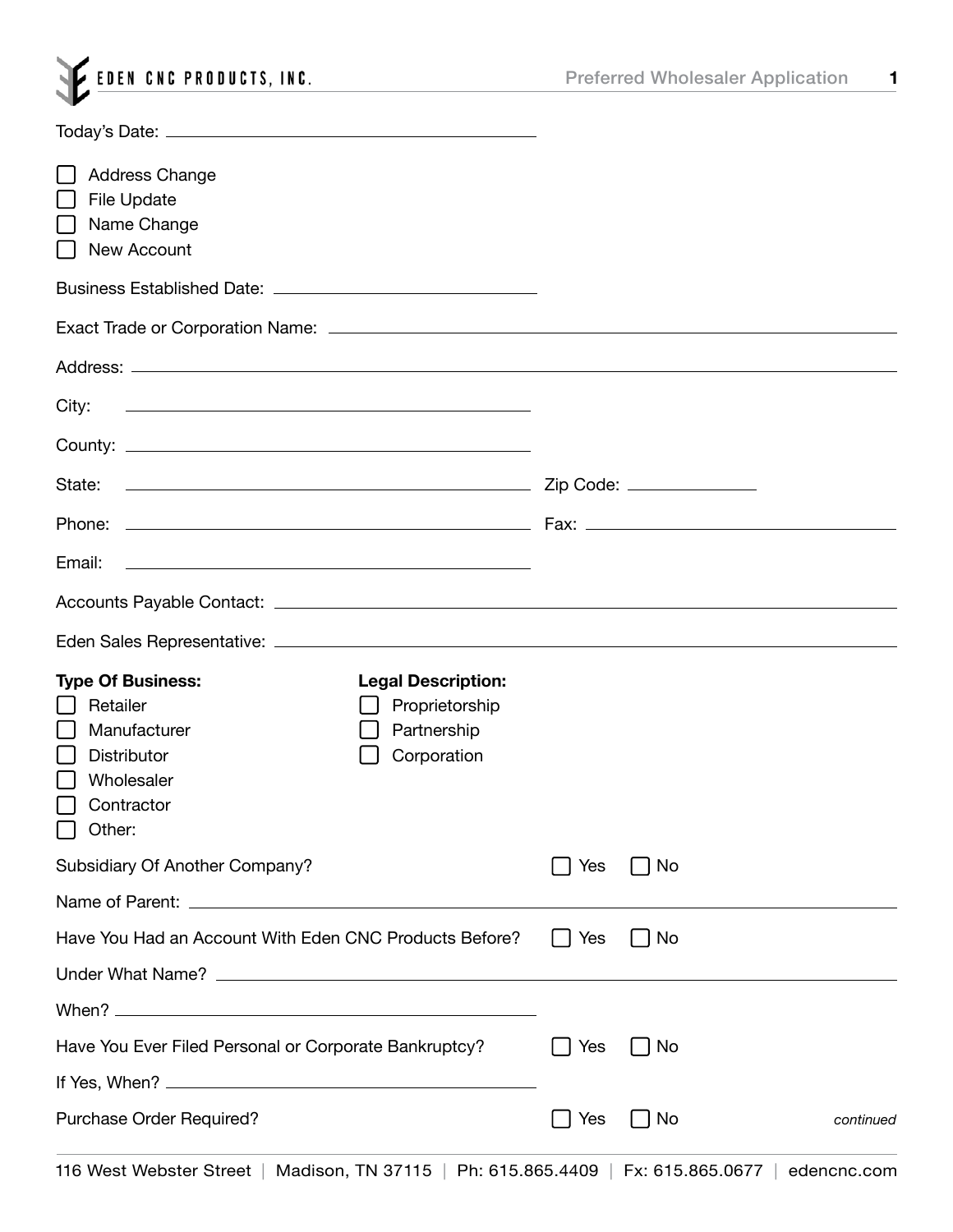|  | EDEN CNC PRODUCTS, INC. |  |
|--|-------------------------|--|
|  |                         |  |

## **1 Trade Reference:** list major suppliers first (at least one is required)

| Street Address: <u>www.community.com/inductors/inductors/inductors/inductors/inductors/inductors/inductors/inductors</u>                                                                                                       |             |
|--------------------------------------------------------------------------------------------------------------------------------------------------------------------------------------------------------------------------------|-------------|
|                                                                                                                                                                                                                                |             |
|                                                                                                                                                                                                                                |             |
|                                                                                                                                                                                                                                |             |
|                                                                                                                                                                                                                                |             |
| 2 Trade Reference:                                                                                                                                                                                                             |             |
|                                                                                                                                                                                                                                |             |
|                                                                                                                                                                                                                                |             |
|                                                                                                                                                                                                                                |             |
|                                                                                                                                                                                                                                |             |
|                                                                                                                                                                                                                                |             |
|                                                                                                                                                                                                                                |             |
| 3 Trade Reference:                                                                                                                                                                                                             |             |
| Name: Name: Name: Name: Name: Name: Name: Name: Name: Name: Name: Name: Name: Name: Name: Name: Name: Name: Name: Name: Name: Name: Name: Name: Name: Name: Name: Name: Name: Name: Name: Name: Name: Name: Name: Name: Name:  |             |
|                                                                                                                                                                                                                                |             |
|                                                                                                                                                                                                                                |             |
|                                                                                                                                                                                                                                |             |
|                                                                                                                                                                                                                                |             |
|                                                                                                                                                                                                                                |             |
| 4 Trade Reference:                                                                                                                                                                                                             |             |
| Name: Name: 2008 and 2008 and 2008 and 2008 and 2008 and 2008 and 2008 and 2008 and 2008 and 2008 and 2008 and 2008 and 2008 and 2008 and 2008 and 2008 and 2008 and 2008 and 2008 and 2008 and 2008 and 2008 and 2008 and 200 |             |
|                                                                                                                                                                                                                                |             |
|                                                                                                                                                                                                                                |             |
|                                                                                                                                                                                                                                |             |
|                                                                                                                                                                                                                                |             |
|                                                                                                                                                                                                                                | continued   |
| 116 West Webster Street   Madison, TN 37115   Ph: 615.865.4409   Fx: 615.865.0677                                                                                                                                              | edencnc.com |